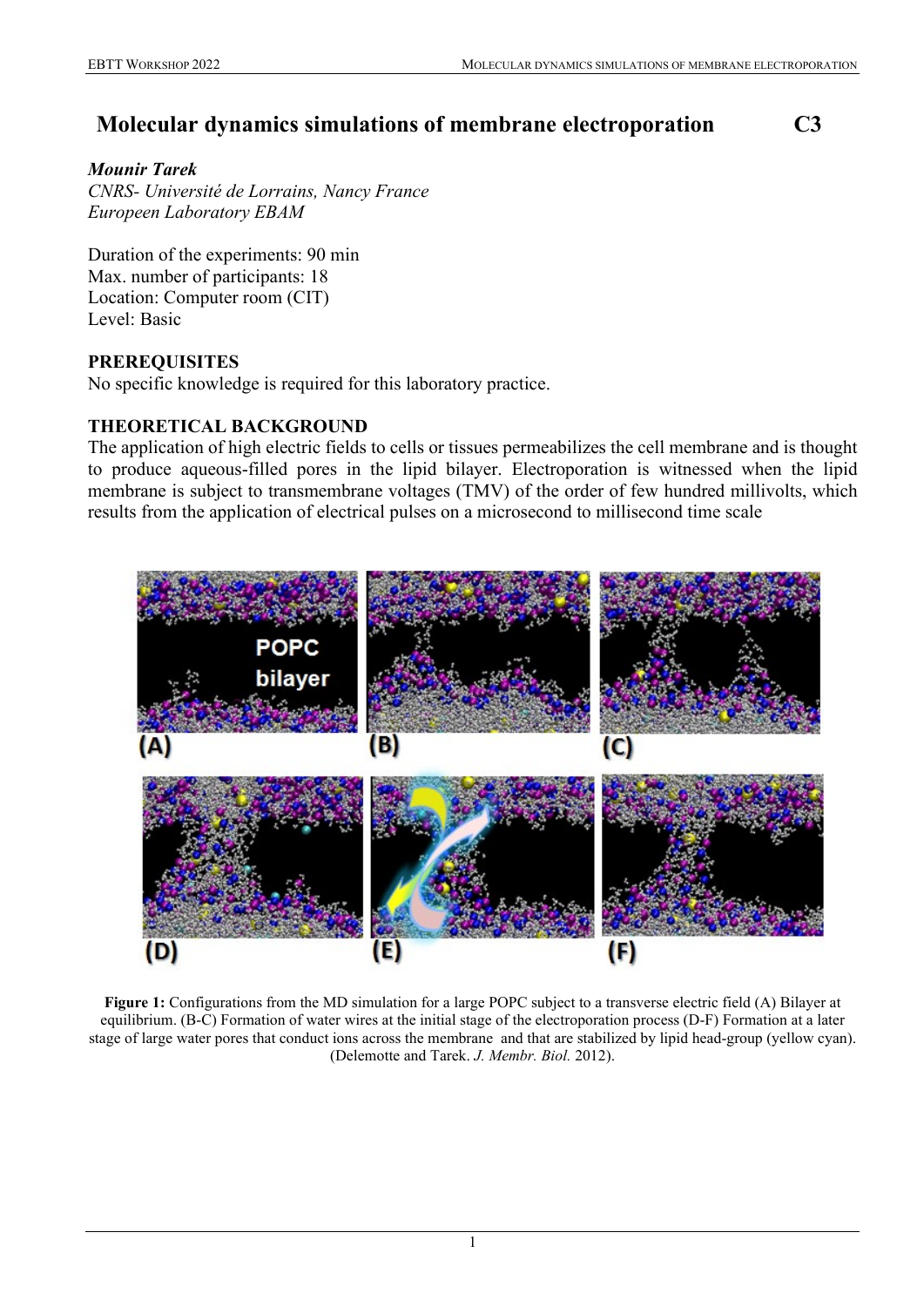which are sufficient to produce a transient trans-membrane potential and an electrical field across the membrane of the order of  $\sim 10^8$  V/m. This process is believed to involve (1) charging of the membrane due to ion flow, (2) rearrangement of the molecular structure of the membrane, (3) formation of pores, which perforate the membrane and are filled by water molecules (so-called aqueous, or hydrophilic, pores), (4) an increase in ionic and molecular transport through these pores, and, under appropriate conditions, membrane integrity recovery when the external field stress is removed.

**Molecular Dynamics** (**MD**) simulations belong to a set of computational methods in which the dynamical behaviour of an ensemble of atoms or molecules, interacting via approximations of physical pair potentials, is determined from the resolution of the equation of motions. MD simulations enable ones to investigate the molecular processes affecting the atomic level organization of membranes when these are submitted to voltage gradient of magnitude similar to those applied during electropulsation. The aim of this practical exercise is to characterize from MD simulations trajectories the electrostatic properties of membranes subject to a transmembrane potential (0 to 2 V).



**Figure 2:** Electrostatic potential maps generated from the MD simulations of a POPC lipid bilayer (acyl chains, green; head groups, white) surrounded by electrolyte baths at 1 M NaCl (Na+ yellow, Cl- green, water not shown) terminated by an air/water interface. Left: net charge imbalance  $Q = 0$  e (TMV=0 mV). Right:  $Q = 6$  e (TMV=2 V).

**The aim** of this laboratory practice is to get familiar with the tools for molecular dynamics, possibilities to set on models and graphical presentation of atomistic models.

## **EXPERIMENT**

Due to the limited time and large resources needed to generate MD trajectories of membranes, the latter will be provided to the students. The simulations concern pure planar phospholipid bilayers (membrane constituents) and water described at the atomic level. A set of long trajectories spanning few nanoseconds generated with or without a transmembrane voltage induced by unbalanced ionic concentrations in the extracellular and intracellular will be provided. The students will (1) determine the distribution of potential and electric field in model membrane bilayers (2) measure the membrane capacitance, (3) visualize at the molecular level the formation of membrane pores under the influence of a transmembrane voltage, and measure the intrinsic conductance of such pores.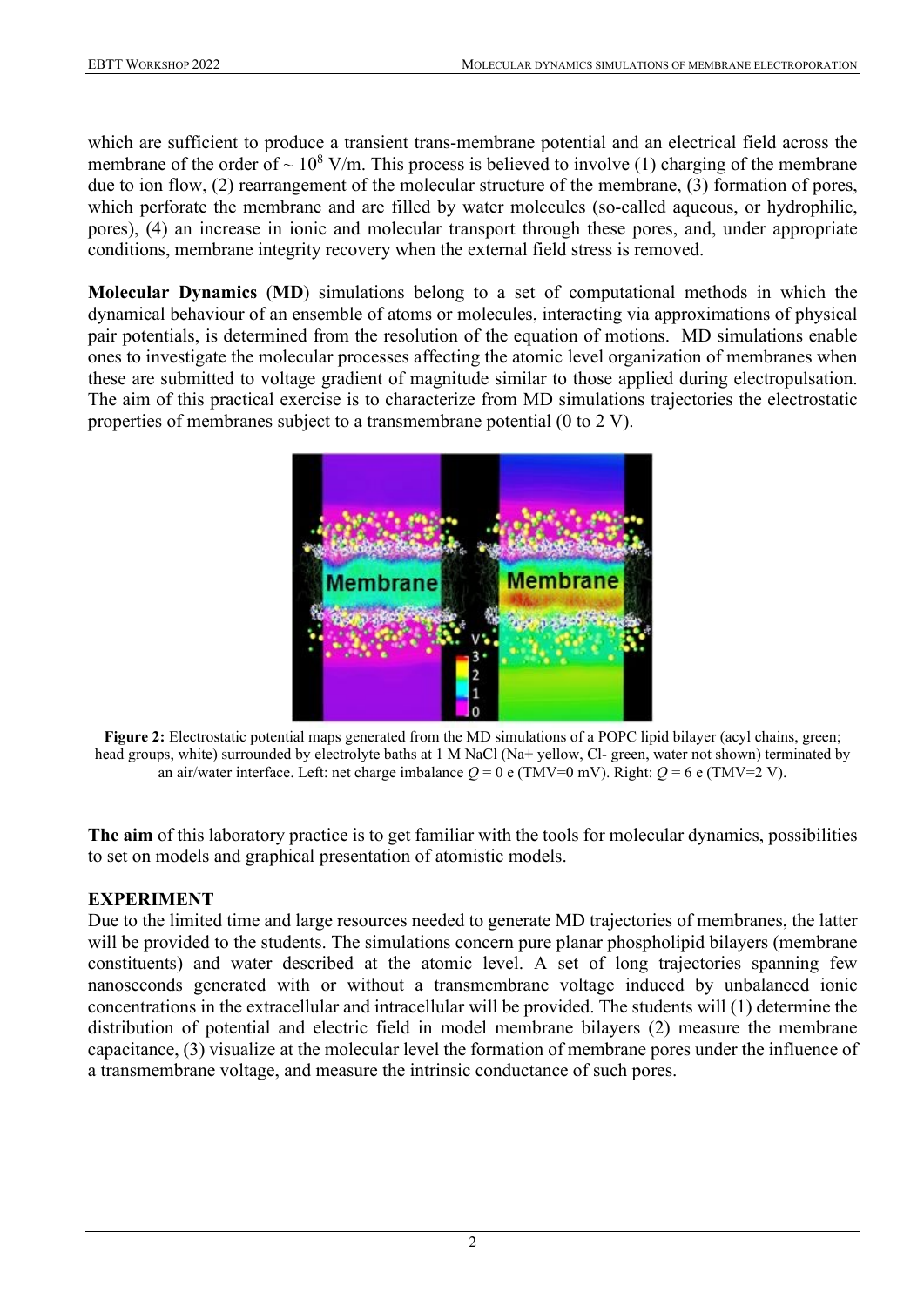#### **FURTHER READING:**

Tarek, M. Membrane Electroporation: A Molecular Dynamics Study *Biophys. J.* 88: 4045-4053, 2005.

Dehez, F.; Tarek, M.; and Chipot, C. Energetics of Ion Transport in a Peptide Nanotube *J. Phys. Chem. B* 111: 10633-10635, 2007 Andrey A. Gurtovenko, Jamshed Anwar, and Ilpo Vattulainen, Defect-Mediated Trafficking across Cell Membranes: Insights from in Silico Modeling, *Chem. Rev.* 110: 6077-6103, 2010.

Delemotte, L. and Tarek, M. Molecular Dynamics Simulations of Membrane Electroporation *J. Membr. Biol.* 245/9:531-543, 2012.

### **NOTES & RESULTS**